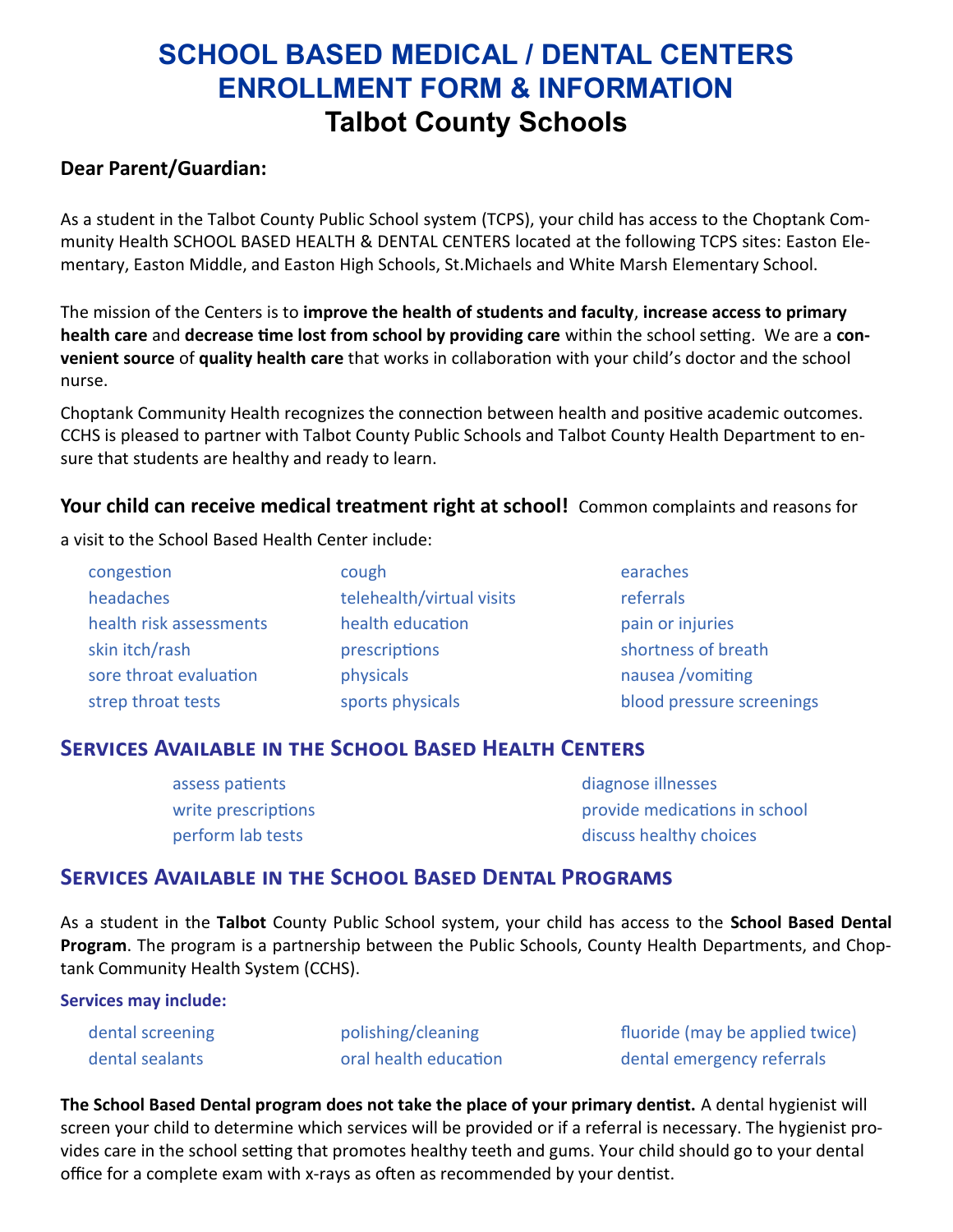## **SCHOOL BASED MEDICAL / DENTAL CENTERS ENROLLMENT FORM & INFORMATION**

### **ADDITIONAL INFORMATION**

The mission of the School Based Health Centers is to **improve the health of students and faculty**, **increase access to primary health care** and **decrease time lost from school by providing care** within the school setting. We are a **convenient source** of **quality health care** that works in collaboration with your child's doctor and the school nurse.

**Services**: In addition to the services mentioned above, SBHC providers can assist in managing chronic illnesses, conduct *Healthy Child Chats*, provide health education, referrals to specialists and sports physicals for school endorsed sports. Whenever your child is seen by the Health Center staff, a note is sent home that details the visit. Additionally, a report on the visit is shared with your child's primary health care provider.

**Cost**:Federal and state regulations require all providers, including Choptank Community Health (CCHS), to bill all patients for School Based Health Center program services. The Medicaid programs cover School Based Health Center charges. If your child has health insurance, we will bill the insurance company for health services and follow the billing requirements associated with your plan. Depending on your insurance plan, you may receive a bill from CCHS for copays, unmet deductibles and any non-covered services. If CCHS is not a participating provider with your insurance plan, you will be billed directly for services. If you do not have insurance, we offer a sliding fee scale. Finally, the cost associated with lab services will be billed to your insurance. Bills for these tests will come directly from the lab company.

**Entering Insurance information on the Enrollment**:Please provide as much information as possible regarding your child's insurance. Examples include:





**Sliding Fee Program:** The enrollment form has an area to complete to apply for our Sliding Fee Program, if you are interested. Patients on the sliding fee program can receive discounts that will be billed based upon their income. All patients and their families are eligible to apply for the sliding fee program, even if they have insurance.

**Enrollment:**All Public School students can enroll in the program. Please complete the attached enrollment form. Return it to the school nurse or the Health Center. Once your child is enrolled in the Health Center, they will not need to re-enroll each year, and can receive services at ANY Choptank SBHC location.

### **If you have any questions about the program, please contact CCHS at (410) 479-4306, ext. 1038**

**For after-hours medical or dental emergencies, please call 443-329-9920 to reach the Choptank on call provider.**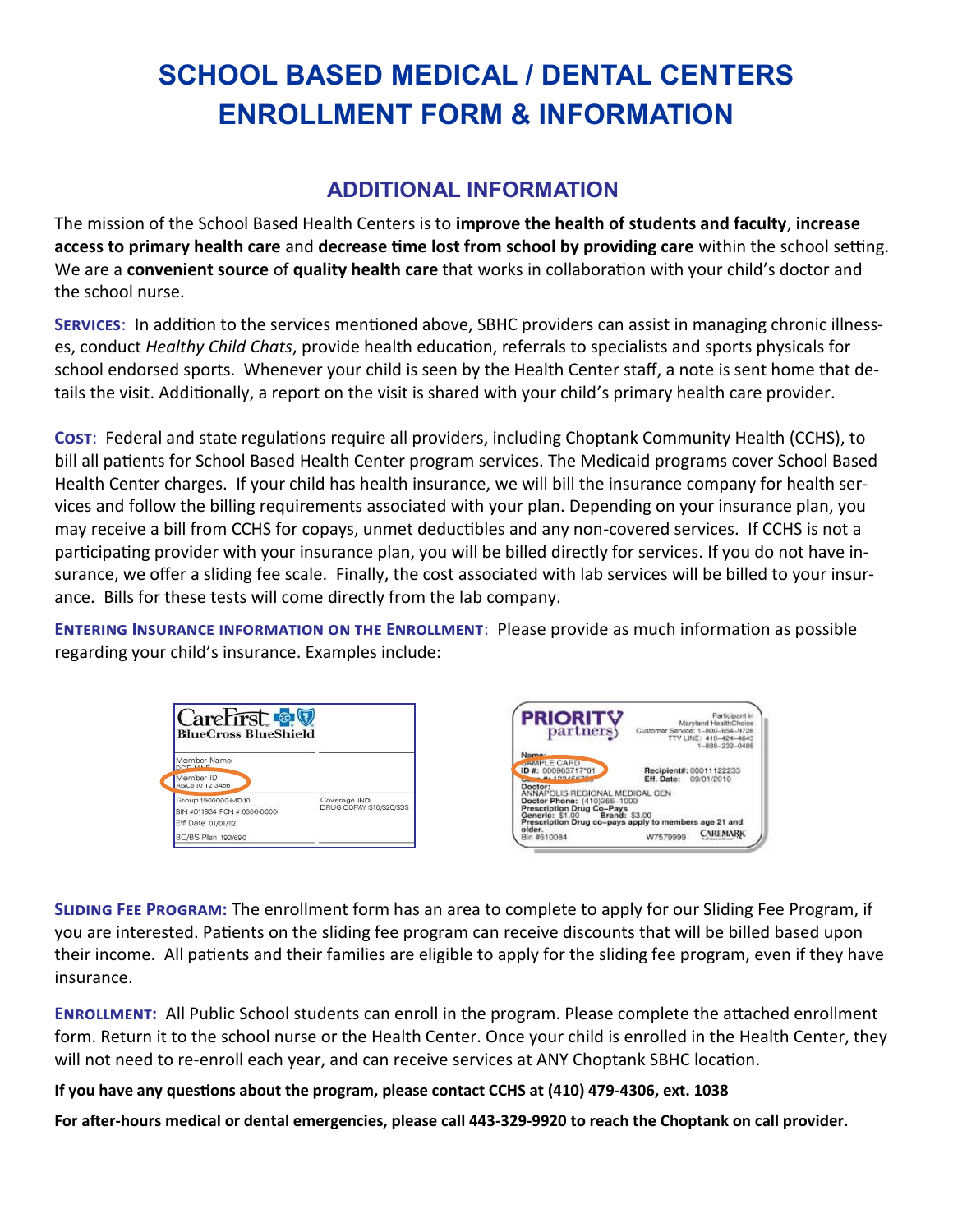

# **School Based Health Center 2022-2023**

| <b>OFFICE: Entered:</b> |      |      | □ Post □ Scan |
|-------------------------|------|------|---------------|
| LC:                     |      | NA:  |               |
| IP.                     |      | BW:  |               |
| F:                      |      | SF:  |               |
|                         | FI2. | OHI: |               |

|                                                                           | I want to enroll my child in the School Based Health Center and the School Based Dental Program.                             |  |  |  |
|---------------------------------------------------------------------------|------------------------------------------------------------------------------------------------------------------------------|--|--|--|
| I want to enroll/update my child in the School Based Health Center Only.  |                                                                                                                              |  |  |  |
| I want to enroll/update my child in the School Based Dental Program Only. |                                                                                                                              |  |  |  |
|                                                                           | My child is a student at: ___________________________School Grade: __________Homeroom Teacher: ______________                |  |  |  |
| <b>STUDENT INFORMATION</b>                                                | <b>PARENT/GUARDIAN INFORMATION</b>                                                                                           |  |  |  |
|                                                                           |                                                                                                                              |  |  |  |
|                                                                           |                                                                                                                              |  |  |  |
|                                                                           |                                                                                                                              |  |  |  |
|                                                                           |                                                                                                                              |  |  |  |
|                                                                           |                                                                                                                              |  |  |  |
|                                                                           |                                                                                                                              |  |  |  |
|                                                                           | OK to TEXT?: YES / NO                                                                                                        |  |  |  |
|                                                                           |                                                                                                                              |  |  |  |
|                                                                           |                                                                                                                              |  |  |  |
|                                                                           |                                                                                                                              |  |  |  |
| <b>HEALTH INSURANCE</b>                                                   | <b>DENTAL INSURANCE</b>                                                                                                      |  |  |  |
|                                                                           |                                                                                                                              |  |  |  |
|                                                                           |                                                                                                                              |  |  |  |
|                                                                           |                                                                                                                              |  |  |  |
|                                                                           |                                                                                                                              |  |  |  |
|                                                                           |                                                                                                                              |  |  |  |
|                                                                           |                                                                                                                              |  |  |  |
|                                                                           | No Insurance? Would you like to apply for the Sliding Fee?: YES / NO Household # of People?: ____ Income: \$____________/yr. |  |  |  |
|                                                                           |                                                                                                                              |  |  |  |
| <b>HEALTH/DENTAL HISTORY</b>                                              |                                                                                                                              |  |  |  |
| <b>DAILY MEDICATIONS:</b>                                                 |                                                                                                                              |  |  |  |
|                                                                           |                                                                                                                              |  |  |  |

| YES / NO             | HAS YOUR CHILD HAD ANY RECENT HOSPITALIZATIONS OR PREVIOUS SURGERIES?<br>IF YES, PLEASE LIST:                                          |  |  |  |  |
|----------------------|----------------------------------------------------------------------------------------------------------------------------------------|--|--|--|--|
| YES / NO<br>YES / NO | YES / NO DRUG/ALCOHOL ADDICTION?<br>DOES ANYONE IN THE HOME SMOKE?<br>HAS YOUR CHILD COMPLAINED OF DENTAL PAIN IN THE PAST SIX MONTHS? |  |  |  |  |
| YES / NO             | HAS YOUR CHILD SEEN A DENTIST WITHIN THE PAST SIX MONTHS?<br>Last Visit?: $/$ /                                                        |  |  |  |  |